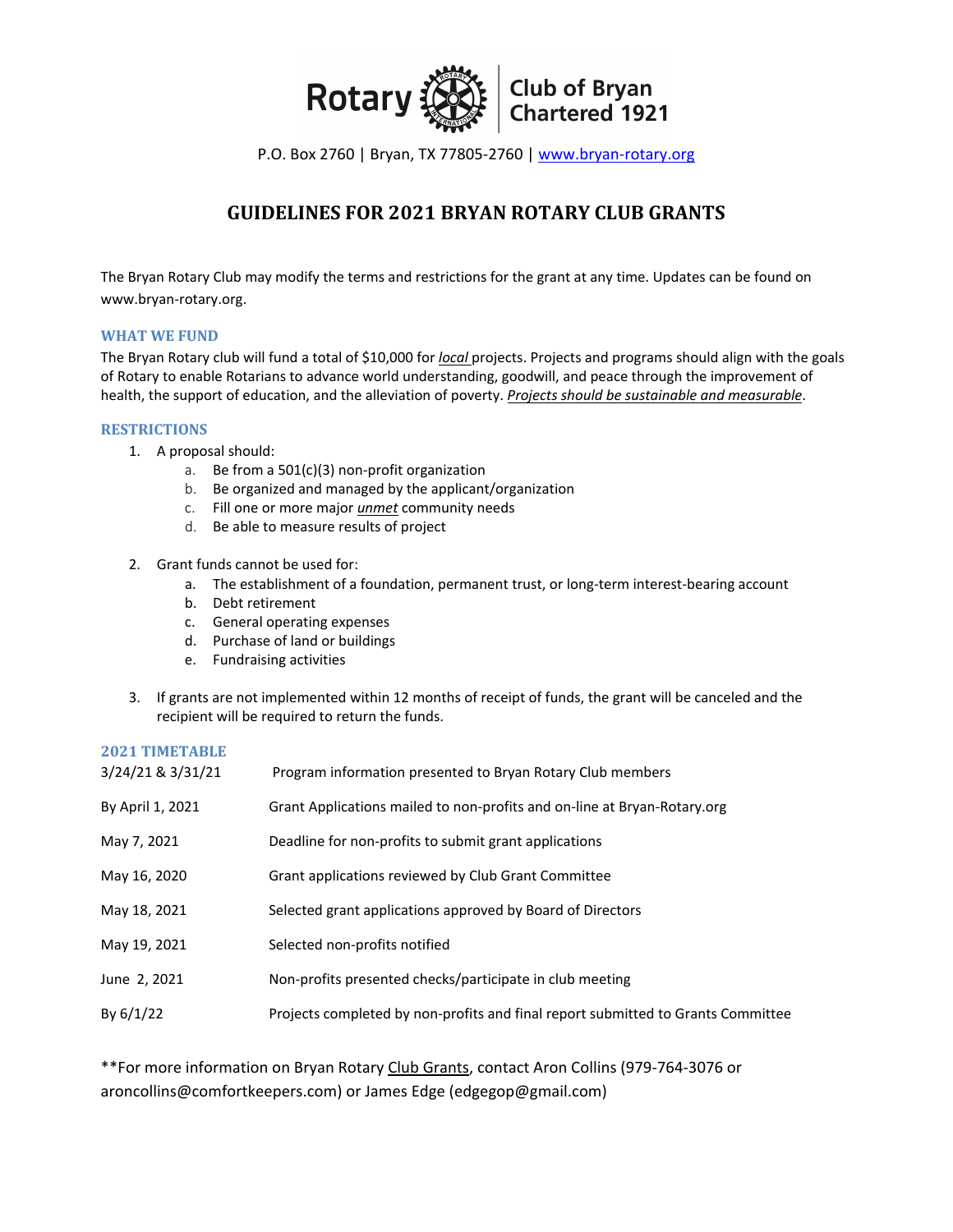

P.O. Box 2760 | Bryan, TX 77805‐2760 | www.bryan‐rotary.org

## **2021 BRYAN ROTARY CLUB GRANT APPLICATION Part One**

| <b>Contact Information:</b>                                                                                                                                                                                                                                                                                                                        |  |  |
|----------------------------------------------------------------------------------------------------------------------------------------------------------------------------------------------------------------------------------------------------------------------------------------------------------------------------------------------------|--|--|
|                                                                                                                                                                                                                                                                                                                                                    |  |  |
|                                                                                                                                                                                                                                                                                                                                                    |  |  |
|                                                                                                                                                                                                                                                                                                                                                    |  |  |
| Contact Person Name: _________________________________Contact Person Title: _______________________                                                                                                                                                                                                                                                |  |  |
|                                                                                                                                                                                                                                                                                                                                                    |  |  |
|                                                                                                                                                                                                                                                                                                                                                    |  |  |
|                                                                                                                                                                                                                                                                                                                                                    |  |  |
|                                                                                                                                                                                                                                                                                                                                                    |  |  |
|                                                                                                                                                                                                                                                                                                                                                    |  |  |
|                                                                                                                                                                                                                                                                                                                                                    |  |  |
| Number of paid staff: full-time: ____________ part-time: _____________ Number of volunteers: _______                                                                                                                                                                                                                                               |  |  |
| Please submit list of Board of Directors                                                                                                                                                                                                                                                                                                           |  |  |
| The undersigned certifies that he/she is the authorized representative of the organization stated above and<br>is the applicant who has applied for consideration of funding and states that the enclosed application,<br>budget, and attachments are a true representation of the organization, the program described and<br>intended activities. |  |  |

Authorized Signature: \_\_\_\_\_\_\_\_\_\_\_\_\_\_\_\_\_\_\_\_\_\_\_\_\_\_\_\_\_\_\_\_\_\_\_\_\_\_ Date: \_\_\_\_\_\_\_\_\_\_\_\_\_\_\_\_\_